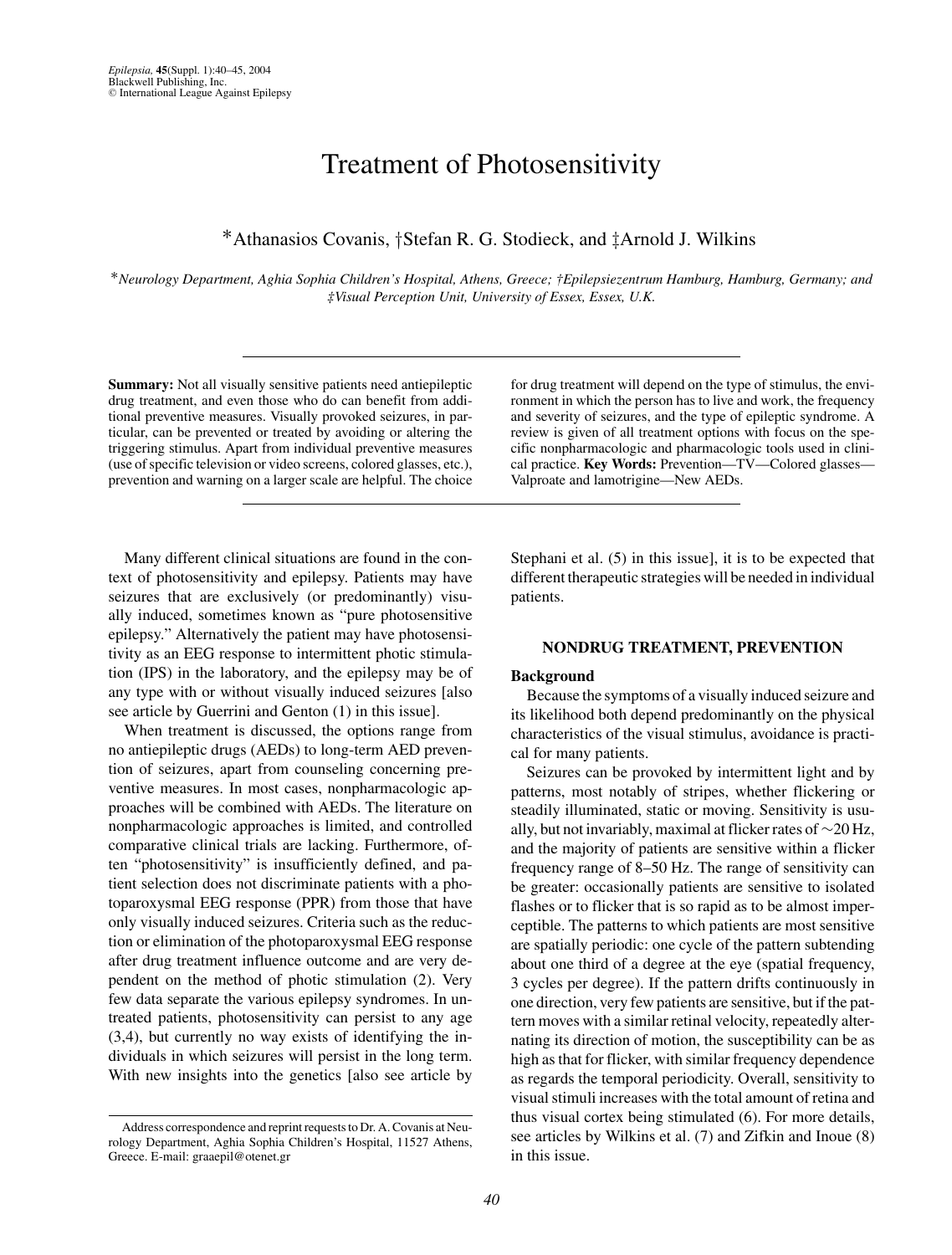## **In general**

These parameters of photosensitivity provide important clues as to the best way to prevent seizures. Because it is known that the wider the range of effective IPS frequencies, the greater the likelihood of having visually induced seizures in daily life (9), avoidance of potentially provocative visual stimuli seems advisable for all patients and can be the only treatment in those who are sensitive to a relatively narrow frequency range. Discothèques should especially be avoided, because alcohol intake, emotional stress, and sleep deprivation are additional factors in lowering the seizure threshold.

Should the patient be bothered by myoclonic jerks or specific feelings whenever a provocative visual stimulus occurs, these symptoms can be avoided by looking away or by closing or covering one eye. Monocular occlusion reduces the epileptogenic effects of flicker in most patients, but not all, and the eye that is most effective varies, as can be established during the EEG examination. Covering the orbit of one eye with the palm of a hand so as to prevent light reaching the retina of one eye has therefore been recommended as a precaution if an aura is experienced, or when the patient is close to the television (TV) set, or when inadvertently exposed to flicker from other sources. The instinctive reaction of closing both eyelids may make matters worse because it may diffuse the light and increase the area of retina stimulated.

Closing one eye may also be useful in avoiding the effects of patterns. Potentially harmful patterns include the stripes on the stair tread of escalators, and venetian blinds. In some cases, it may be necessary to remove environmental sources of pattern altogether, as in the case of a major epilepsy hospital school, which used striped dresses as the school uniform and an epilepsy hospital that had a striped hall carpet.

### **Television**

The vast majority of visually induced seizures are reported to occur when patients are close to the TV set. The seizures can be reduced by viewing a TV from a distance that is at least 3 times the width of the screen. This prevents the 25-Hz component of flicker from the line interlace being resolved by the eye sufficiently to cause seizures. TVs with a <12-inch screen are much less a risk because the line interlace is too small to be adequately resolved even at close viewing distances. A special 100-Hz TV (120 Hz in North America) will increase the frequency of the flickering screen from 50 (60) Hz to 100 (120) Hz and make sensitivity to whole-screen flicker or the pattern of vibrating lines less likely (10). Computers with a liquid crystal display or a TFT screen are a better choice than the conventional ones. Also see article by Kasteleijn-Nolst Trenite´ et al. (11) in this issue for more details.

Despite these measures, it is still possible to have a TV- or computer-evoked seizure on exposure to flashing

or patterned program content. Many examples of seizures have been induced by flickering program content, the most dramatic on 17 December 1997, with a children's cartoon program, broadcast in Japan; 76% of children had no history of epilepsy (12). The UK Independent Television Commission (ITC) has initiated a set of guidelines that describe the parameters of epileptogenic material and prohibit its broadcast (13). Unfortunately these guidelines are not applied to material such as videogames, which are sold with disclaimers as the only protection. A novel method to avoid television-induced seizures is the use of temporal optical filters or video-hazard blocker (VHB) (14,15). In Japan, these new devices effectively prevent flicker- and pattern-induced seizures (15).

It has been customary to recommend the use of a lamp beside the TV (16). No field studies have tested the efficacy of this advice, and it may be questionable. Presumably the rationale was to adapt the eyes and to illuminate the screen from in front to reduce the contrast of the image displayed. Unfortunately contrast has to be reduced very considerably to eliminate the effects of epileptogenic images (6). In clinical practice, the effects of surrounding lights seem not to be a major factor; a history of seizures when viewing TV exclusively in a dark room has not been reported, and in one report, some patients were more sensitive to flicker in a light room than in a darkened room (17).

The use of spectacles with crossed-polarized lenses has been recommended for TV viewing. When combined with a sheet of polarizer over the TV, they permit normal viewing of everything except the TV, which is seen by one eye only (18). Although this is a cosmetic form of monocular occlusion, the glasses are expensive, and the money would be better spent in obtaining a television with a 100-Hz or liquid crystal display (LCD) screen.

The current habit of giving old TV screens and computers to the children (at home or in the classroom) is a source of unwanted seizure provocation; the older sets may have poorer picture stability, which may increase the risk of seizures.

#### **Glasses**

Monocular occlusion is as effective as wearing dark glasses. Polarized glasses are effective in reducing the diffusion of light, but no clear advantage is seen in use of cross-polarized lenses, unless investigated in that individual (19).Wearing colored glasses also was proven successful, but some controversy currently exists as to whether blue glasses are the most effective (20,21) or whether no common rule applies, and the beneficial color is different for each individual (22). In pathologies other than epilepsy in which the cortex may be hyperexcitable (e.g., migraine), it has been shown that to be optimally effective, a tint must be selected with precision, but differently for each patient (22). A small series using the new techniques that allow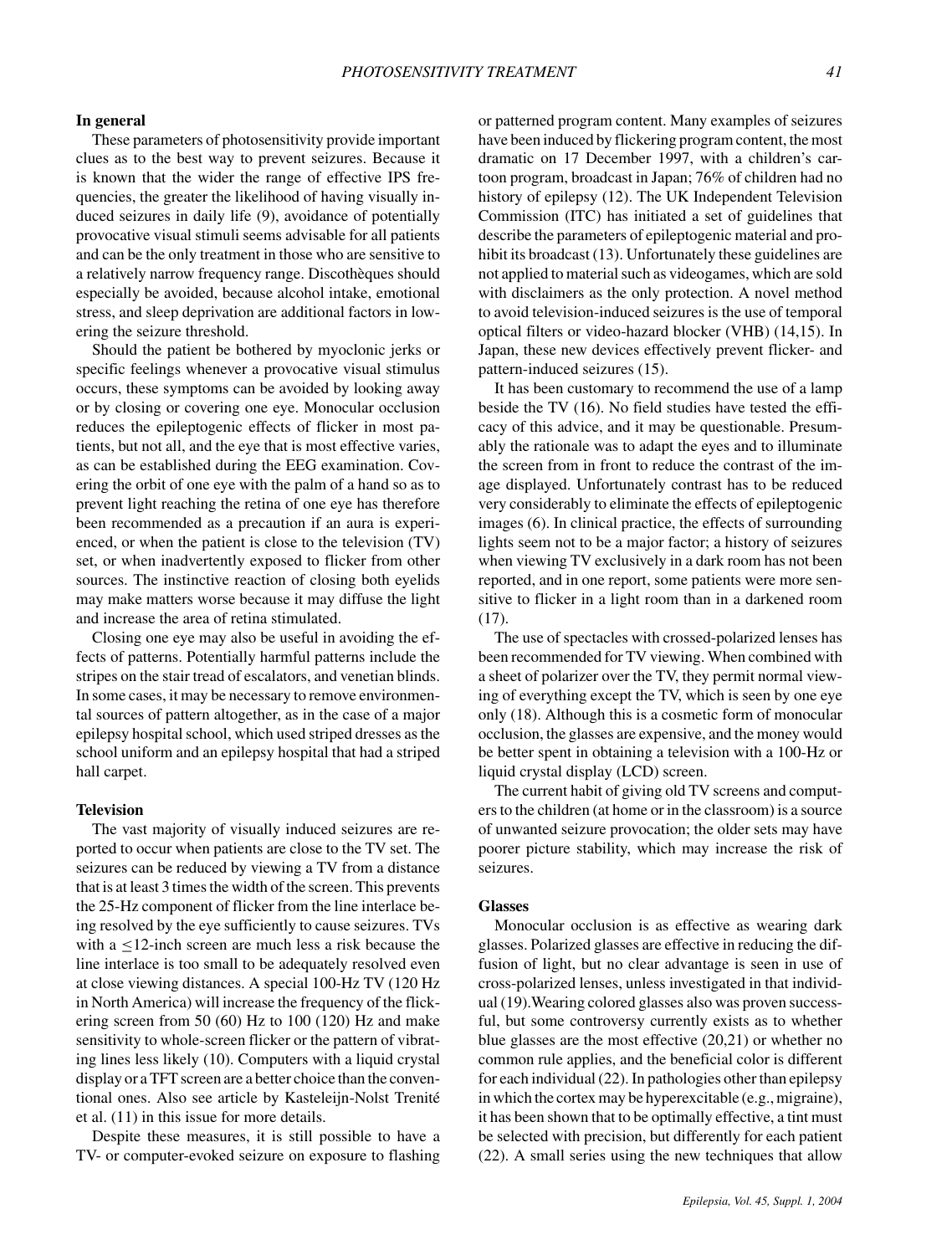individual precision ophthalmic tinting has shown some promise in patients with photosensitive epilepsy (23); 13 of the 23 visual-sensitive patients (57%) reported benefits of the tinted glasses in daily life. A preponderance of lenses with a rose or purple color existed, in contrast to patients with dyslexia.

# **Conclusion**

The effectiveness of stimulus avoidance and modification (glasses, video hazard blockers, special TV screens) will depend on the individual's degree of photosensitivity, awareness of subtle warning signs and symptoms when exposed to potentially provocative stimuli, and the coping strategies of the patient. Patients with seizures exclusively triggered by visual stimuli, such as TV or flickering sunlight (also called "pure photosensitive epilepsy"), can be treated without drugs. For most patients, however, a combination with AEDs is necessary, especially because avoidance of provocative visual stimuli in modern daily life is becoming increasingly difficult.

## **GENERAL PROTECTIVE MEASURES**

- Avoid relevant stimuli, such as discotheque lighting, striped clothing, and other striped patterns; sunlight on water; flickering sunlight; sudden changes in light and contrast; and flashing TV programs and videogames
- Use small TV, 12-inch set
- Use 100-Hz, LCD, or TFT screens
- Use remote control
- Do not adjust the controls or fast-run the video
- Avoid getting close to the screen: keep a distance of  $\geq$ 3 times the width of the TV screen
- Cover one eye if exposed to provoking stimuli
- Wear spectacles: polarized lenses, dark glasses, or colored glasses (dark blue/green or precision tints)
- Avoid stress, extreme fatigue, sleep deprivation

## **DRUG TREATMENT**

Often a combination of avoidance and treatment with an AED is necessary. Photosensitive epilepsies are usually diagnosed in childhood or adolescence. The prognosis for control of the seizures induced by visual stimulation is generally very good, especially in pure photosensitive epilepsy and in juvenile myoclonic epilepsy (JME). However, only ∼25% of patients with these conditions will lose their IPS sensitivity, and this only in their third decade (3). Thus, most such patients will relapse if medication is discontinued and especially if this is done too early, in their teens. Serial EEG evaluation using a standardized protocol (2) with determination of the photosensitivity range can thus be helpful to assess the response to treatment and for evaluation of photosensitivity after withdrawal of medication.

In an early study of 11 children with TV-induced seizures, treated with phenobarbitone (PB) in 1962, a preventive effect was described in 10 of them with a followup of about a year on average (24). However, no EEG data were available. Jeavons and Harding (16) compared the effect of the various "older" drugs on the PPRs after the introduction of sodium valproate (VPA). They found poor effects with PB and phenytoin (PHT), an intermediate effect of ethosuximide (ESM), and a very strong effect of VPA. Clinical observational studies from the same group showed in 1986 a significant effect on prevention of seizure recurrence by VPA in 67 IPS- sensitive patients with seizures; 81% became seizure free. However, in the no-treatment group of 15 patients, 12 (80%) remained seizure free (25). With a follow-up period of 2– 23 years (mean, 10 years), selection bias probably played a role. Because of the rapid and widespread introduction of VPA as general AED, no active controlled long-term prospective studies in visually sensitive patients have been performed.

Based on the very extensive experience of the Birmingham group and clinicians worldwide with an interest in visual sensitivity, VPA has become and remained the drug of first choice (26,27). Eighty-five percent of the visually sensitive patients will become seizure free with VPA (26). The benzodiazepines (BZDs), notably clonazepam (CZP) and clobazam (CLB), and ESM also are effective (26,28). PHT did not appear to be effective, whereas PB showed only a minor effect (28,29).

Short-term drug studies (single doses with repeated IPS and blood-level monitoring in patients) have been performed since the 1950s. Many AEDs, developed for partial and generalized seizures, have reduced or abolished PPRs in humans, suggesting that a variety of neurotransmitters and channel blockers could be involved. Trimethadione (TMO), ESM, as well as PB and the BZDs such as diazepam (DZP) and nitrazepam (NZP), were investigated in photosensitive patients after intravenous injection (24,30–32). Rowan et al. (33) investigated the influence of single oral dosages of VPA in nine photosensitive patients. Seven of them showed a clear reduction or disappearance of the photosensitivity, starting 3 h after maximal plasma concentration. This effect lasted for  $\leq$ 5 days, although plasma VPA was not then detectable. We have used oncedaily administration of VPA since 1978 and previously reported the consistent clinical and EEG response (34–36). The long-lasting effect also is seen after discontinuation of VPA; Harding and Jeavons (26) showed that the effect of VPA could persist for 3 months after discontinuation.

Other well-known AEDs also were investigated in the so-called photosensitivity model (37). Lamotrigine (LTG), progabide (PGB), DZP, ESM, and carbamazepine (CBZ) led to a reduction of the photoparoxysmal EEG response (PPR) after single oral doses (37,38). Recent studies have shown that the piracetam analog levetiracetam (LEV)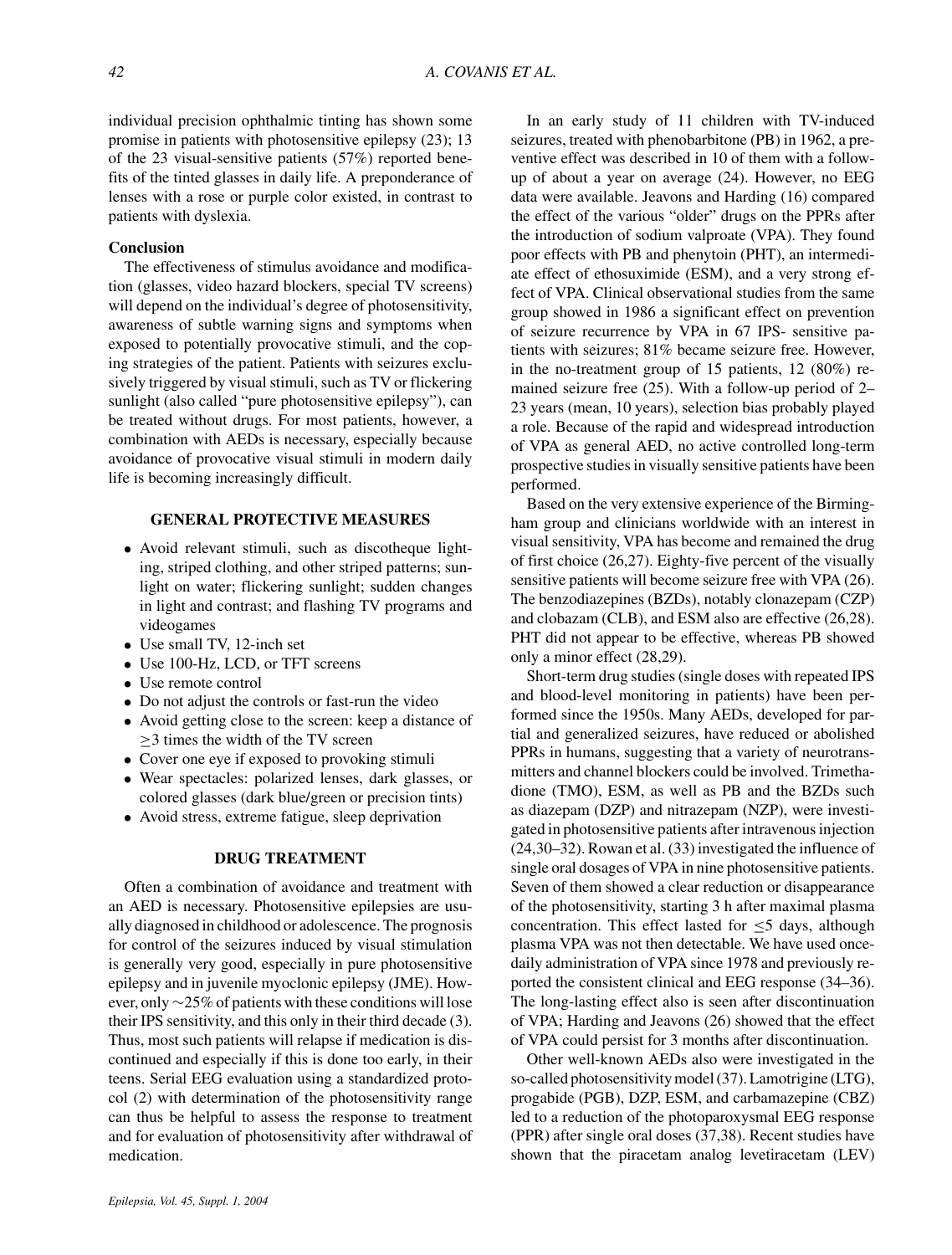appears to be very effective (39), reducing or eliminating both the response to IPS and the myoclonic jerks. Longterm use of LEV in some visually sensitive patients has shown a remarkably good suppressive effect for  $>4$  years; discontinuation of the drug before becoming pregnant resulted in a return of myoclonic jerks and an increase of IPS sensitivity (personal experience, D.K.). Although it is now becoming clear that drugs that prove to be effective in reducing the PPRs are good AEDs in general, this does not necessarily mean that they are specifically effective in long-term treatment of visually sensitive patients. Examples are CBZ and vigabatrin (VGB) (40). CBZ is certainly not a drug that should be given to patients with myoclonic jerks; it aggravates the jerks (41). Other drugs have abolished PPRs: the dopamine agonists apomorphine (1–2 mg, s.c.), lisuride (0.1 mg, i.v.), and levodopa (250–500 mg, p.o.) were mentioned in case reports (42–44).

Although it has not been proven scientifically that abolition of the PPR is better than reduction of range and response, treatment effects can be monitored by determining the photosensitivity range before and after drug treatment. It is even possible to titrate drug dosage in the individual patient by using the PPR. Many patients, especially children, can be adequately treated with a relatively low dosage of an AED. During adolescence, the prescribed dosage should be increased because of increased body weight and increase of the photosensitivity trait itself. Therapy should be maintained until the age of  $\sim$ 25 years. IPS in the laboratory will then help in predicting the relapse rate after partial or total discontinuation of the drug. This has been demonstrated in adolescent patients who have been treated successfully with VPA, but who were advised to taper and stop medication after 1 or 2 years without seizures and with complete suppression of their PPR. They have had a very high likelihood of seizure recurrence, observed in practice and also by Matricardi et al. (45). To predict the risk of seizure recurrence, we advise repeating IPS after partial discontinuation of medication. If the photosensitivity range is increased, the medication should not be diminished further.

## **Types of epilepsy**

The specific and variable effect of VPA on different generalized epilepsies with photosensitivity did help us to understand and classify better the different epileptic syndromes. In 1982, Covanis et al. (27) reported that monotherapy with VPA was successful in 53–76% of photosensitive epilepsies (Table 1). The worst results were seen in eyelid myoclonia with absences (ELMA) and the best in pure photosensitive epilepsy (PSE). In our recent experience, the success of VPA in different types of primary PSE syndromes ranges from 74 to 86% (Table 1). Again the worst results were seen in patients with eyelid myoclonia.

**TABLE 1.** *VPA monotherapy in different epileptic syndromesa*

| Type of seizure                                      | Patients                                                          | Mg/kg/day                                                                                                                                           | Seizure free                                                                                  |
|------------------------------------------------------|-------------------------------------------------------------------|-----------------------------------------------------------------------------------------------------------------------------------------------------|-----------------------------------------------------------------------------------------------|
| AE–EO<br>CAE<br>FMA<br>ELMA<br>EMA<br>MEI/MEC<br>JME | 2001 (1982)<br>19<br>124 (64)<br>13<br>50(19)<br>06(06)<br>56(17) | 2001 (1982)<br>$26 \pm 2.14$<br>$28 \pm 4.3$ (26 $\pm$ 06)<br>$24 \pm 3.6$<br>$26 \pm 6 (30 \pm 11)$<br>$26 \pm 2.6$<br>$28 \pm 4.6$ (26 $\pm$ 8.5) | 2001 (1982)<br>73%<br>81\% (67\%)<br>85%<br>74% (53%)<br>85\% (0\%)<br>84% (70%)<br>85% (69%) |
| <b>GTCS</b><br>PSE                                   | 45(45)<br>72(67)<br>31(42)                                        | $22 \pm 4.6$ (21 $\pm$ 05)<br>$22 \pm 4.2$ (22 $\pm$ 04)<br>$24 \pm 7.5$ (24 $\pm$ 6.5)                                                             | 80% (73%)<br>$86\%$ <sup>b</sup> (76%)                                                        |

AE-EO, absence epilepsy early onset; CAE, childhood AE; FMA, facial myoclonia with absences; ELMA, eyelid myoclonia with absences; EMA, epilepsy with myoclonic absences; MEI/MEC, myoclonic epilepsy in infancy/childhood; JME, juvenile myoclonic epilepsy; GTCS, generalized tonic–clonic seizure; PSE, photosensitive epilepsy.

*<sup>a</sup>*Comparison of our recent experience with that in 1982.

*<sup>b</sup>*Harding et al., 1997: 84%.

Similar results on photosensitive epilepsy with VPA monotherapy were reported by Harding, where 84% of the PSE patients became seizure free (3). Our recent experience (2001; unpublished results) showed a better overall response to VPA monotherapy. This, in our opinion, is due to the following facts: first, VPA was started early for the appropriate generalized epileptic syndromes, and second, by giving it once daily it improved compliance (34).

In JME, ∼30% of patients have a PPR. VPA is considered the drug of first choice in all JME patients. A recent retrospective cohort study in 72 consecutive JME patients treated with VPA, LTG, topiramate (TPM), PHT, or CBZ revealed equal seizure control in patients on VPA and LTG monotherapy. VPA, LTG, and TPM, when compared with PHT or CBZ, demonstrated significantly better control of myoclonic seizures ( $p < 0.01$  for all), but not of generalized tonic–clonic seizures (GTCSs) (46). No data were available on existence of PPRs in this group. However, our own clinical experience in patients with JME and a PPR

|  |  | TABLE 2. Effect of monotherapy LTG in JME patients |  |  |
|--|--|----------------------------------------------------|--|--|
|--|--|----------------------------------------------------|--|--|

*with a PPR*

| Sex/age | Seizure types<br>(no AEDs) | AED/seizure types/<br>side effects         | Seizure types/<br>side effects<br>(with LTG) |
|---------|----------------------------|--------------------------------------------|----------------------------------------------|
| F/18    | GTCS, M, A                 | VPA/M, A (PPR)/                            | M (PPR)/tremor                               |
| M/2     | GTCS, M                    | weight gain, tremor<br>$VPA/GTCS, - (PPR)$ |                                              |
|         |                            | sedation                                   |                                              |
| F/22    | GTCS, M                    | VPA/- tremor                               | $M$ (PPR)                                    |
| F/19    | M, A                       | VPA/- weight gain                          |                                              |
| F/24    | GTCS, M, A                 | $CBZ/M$ , A $(PPR)$<br>sedation            |                                              |

LTG, lamotrigine; JME, juvenile myoclonic epilepsy; PPR, photoparoxysmal EEG response; AED, antiepileptic drug; GTCS, generalized tonic-clonic seizures; VPA, valproate; M, myoclonus; A, absence seizure; CBZ, carbamazepine; -, seizure free.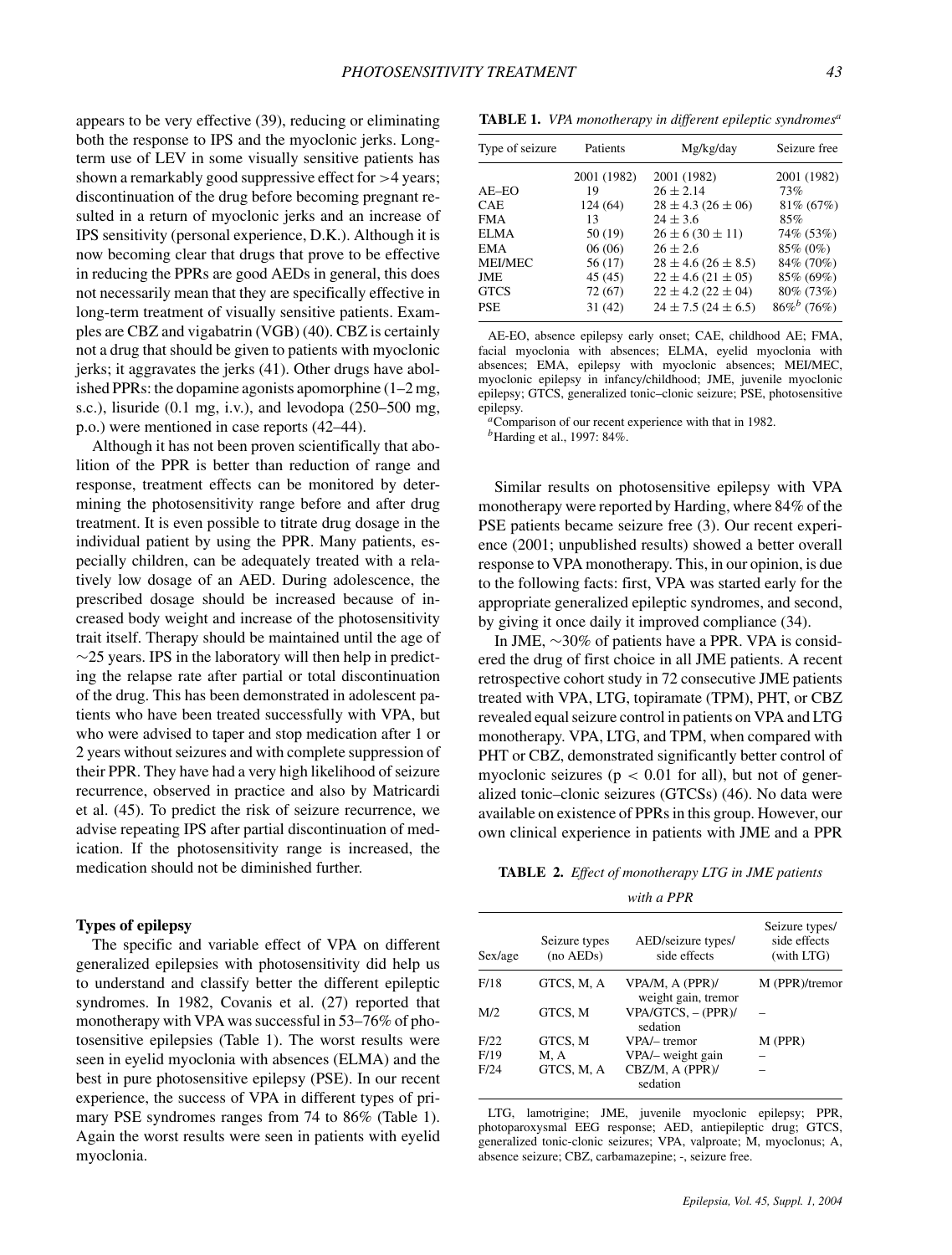suggests a good clinical response on LTG monotherapy in patients with VPA side effects (see Table 2).

## **Self-induction**

Fewer than 10% of photosensitive patients are therapy resistant, but most of these, engaged in self-induction, may be noncompliant (3,47). Patients who deliberately use visual stimulation to induce either overt seizures or "subclinical" epileptiform EEG discharges are very resistant to VPA and to any combination of AEDs, even if they are compliant (46). Waving the outstretched fingers in front of the eyes in a source of bright light or slow eye closures with rapid eyelid blinking is the usual way of self-inducing seizures (1).

Monotherapy with VPA was successful in only 40% of our self-inducing photosensitive patients. Dopaminereceptor antagonists, such as pimozide, seem to reduce this behaviour, apparently by making self-induced discharges or seizures nonrewarding, even if the drug itself is slightly aggravating the sensitivity to IPS (47). Fenfluramine, a serotonergic agonist used in dosages ≤1 mg/kg/day, stops seizures (48) but has no effect on EEG discharges (49). Fenfluramine has, however, serious cardiopulmonary side effects. Treating self-induced epilepsy early and successfully with relative high dosages of an AED (VPA) or possibly strong new AEDs like TPM, LEV, and pregabalin is likely to prevent the habitual pleasurable behavior to develop and sustain itself. Conditioning methods have been less effective and less popular (3).

Side effects such as behavioral abnormalities and irregular menstruation with weight increase could be a reason for discontinuing VPA (50). Newer AEDs with a broad clinical profile such as LTG, TPM, zonisamide (ZNS), and LEV seem to suppress generalized spike-and-wave discharges and may became an alternative, as supported by preliminary data and clinical experience.We have used LTG monotherapy in eight patients with photosensitive epilepsy. Five had GTCSs on awakening, two eyelid myoclonia with absences, and one pure PSE. LTG controlled the seizures completely in 62.5% of them, and the EEG became normal in only 25%. We have used LEV in 50 patients between the ages of 2 and 25 years as add-on therapy, and in 10 of them, who also are photosensitive, as monotherapy. LEV abolished the spike-and-wave discharges with a daily dose as low as 15 mg/kg. Our results are preliminary, and we are still in the process of finding the optimal daily dose. Large studies with the new AEDs are needed to be able to assess their advantages and disadvantages in treating visual-sensitive patients.

## **Preferred drugs**

- First choice: Valproate
- Second choice: Lamotrigine
- If not successful: Topiramate, Levetiracetam, Ethosuximide, or Clobazam

#### **CONCLUSION**

Changes in luminance, contrast, pattern, and color can provoke seizures in photosensitive individuals. Preventive measures are nearly always possible and should be discussed with the patients and parents. Make them aware of provoking factors. Unnecessary constraints on people's lifestyle must be avoided, so the advice must be individual. Above all, restrictions should never be placed on people with epilepsy on the assumption that they are photosensitive.

The choice for drug treatment will depend on the type of stimulus, the environment in which the person has to live and work, the frequency and severity of seizures, and the type of epileptic syndrome. In the vast majority of persons with epilepsy and photosensitivity, the use of AEDs is necessary. The drug of first choice is VPA in monotherapy. Experience suggests that CLB could be a helpful adjunct. LTG, LEV, ESM, and possibly TPM also have been recommended as possible second choices, but no conclusive studies have been performed of prolonged use of these drugs in human photosensitivity.

### **REFERENCES**

- 1. Guerrini R, Genton P. Epileptic syndromes and visually induced seizures. *Epilepsia* 2004;45(suppl 1):14–8.
- 2. Kasteleijn-Nolst Trenité DGA, Binnie CD, Harding GFA, et al. Medical technology assessment: photic stimulation: standardization of screening methods. *Neurophysiol Clin* 1999;29:318–24.
- 3. Harding GFA, Edson A, Jeavons PM. Persistence of photosensitivity. *Epilepsia* 1997;38:663–9.
- 4. Kasteleijn-Nolst Trenité DGA, Van Emde Boas W, Binnie CD. Photosensitive epilepsy as an age-related genetic disorder. In: Wolf P, ed. *Epileptic seizures and syndromes*. London: John Libbey, 1994:41– 8.
- 5. Stephani U, Tauer U, Koeleman B, Pinto D, Neubauer BA, Lindhout D. Genetics of photosensitivity (photoparoxysmal response): a review. *Epilepsia* 2004;45(suppl 1):19–23.
- 6. Wilkins AJ. *Visual stress*. Oxford: Oxford University Press, 1995:194.
- 7. Wilkins AJ, Bonanni P, Porciatti V, Guerrini R. Physiology of human photosensitivity. *Epilepsia* 2004;45(suppl 1):7–13.
- 8. Zifkin BG, Inoue Y. Visual reflex seizures induced by complex stimuli. *Epilepsia* 2004;45(suppl 1):27–9.
- 9. Kasteleijn-Nolst Trenité DGA. Photosensitivity in epilepsy: electrophysiological and clinical correlates. *Acta Neurol Scand* 1989;80:S125:1–149.
- 10. Ricci S, Vigevano F, Manfredi M, et al. Epilepsy provoked by television and video games: safety of 100-Hz screens. *Neurology* 1998;50:790–3.
- 11. Kasteleijn-Nolst Trenité DGA, van der Beld G, Heynderickx I, Groen P. Visual stimuli in daily life. *Epilepsia* 2004;45(suppl 1):2– 6.
- 12. Harding GFA. TV can be bad for your health. *Nat Med* 1998;4:265– 7.
- 13. Binnie CD, Emmett J, Gardiner P, et al. Characterizing the flashing television images that precipitate seizures. *SMPTE J* 2002;July/August:323–9.
- 14. Takahashi Y, Sato T, Goto K, et al. Optical filters inhibiting television-induced photosensitive seizures. *Neurology* 2001; 57:1767–73.
- 15. Takahashi T, Kamijo K, Takaki Y, et al. Suppressive efficacies by adaptive temporal filtering system on photoparoxysmal response elicited by flickering pattern stimulation. *Epilepsia* 2002;43: 530–4.